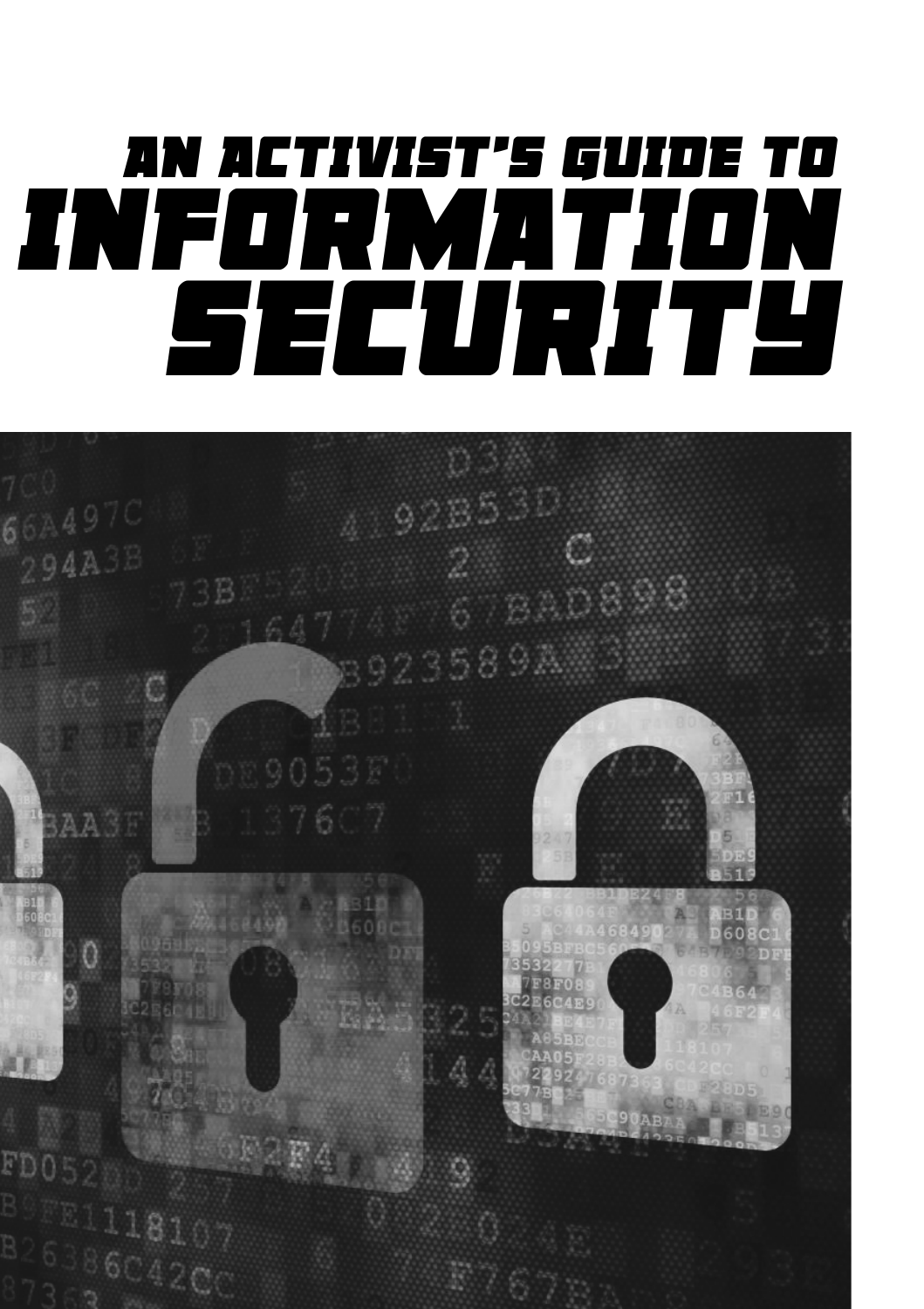Text originally published by the **Anarchist Black Cross - Dresden** in October 2016. Layout and minor typographical edits by **Sprout Distro** in November 2016.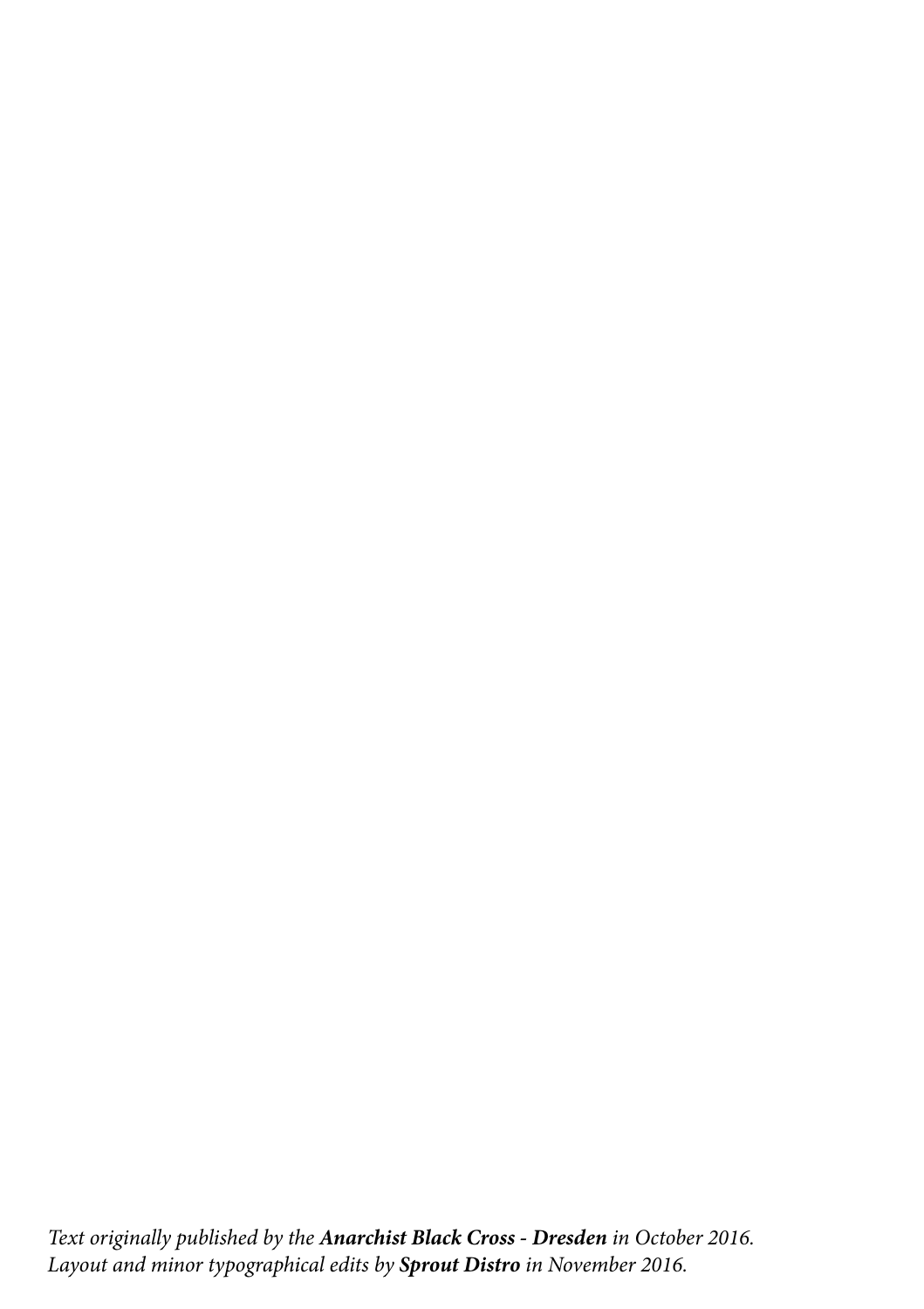This guide aims to be a concise overview on information security for anyone in emancipatory struggles against structures of power. It represents assembled knowledge and best practices from personal experience, conversations with hackers and fellow activists, hacker conferences, and university courses on computer security and cryptography. Nonetheless, the best security is sharing skills with trusted people.

If you have any corrections, questions or additions, please contact us at abcdd (a) riseup.net

# Introduction

Technological progress has made it next to impossible to defend against a sufficiently powerful attacker (see this<sup>1</sup> for a scary example). Fortunately, most of us don't have the NSA hard on our heals, and local authorities are usually limited in their possibilities. The trick is to be sufficiently careful while staying functional.

This guide tries to point out the possibilities and their trade-offs. It is split into the following sections:

- **Security Culture** introduces the social side of things
- **Physical security** describes securing physical access to information
- **Traditional communication** is about the pre-Internet kind
- **Digital base security** discusses building a digital base to communicate from
- **Internet services** points out problems with and alternatives to common Internet communications services

# Security Culture

• **The need to know principle**: share information only with those who need it.

• Establish a culture where people realize when not to ask curious questions and don't take offense when information is not shared with them.

• It is not necessary to know who is in which group and participated in which action – don't brag about it and stop others if they do. You can't accidentally reveal something you don't know.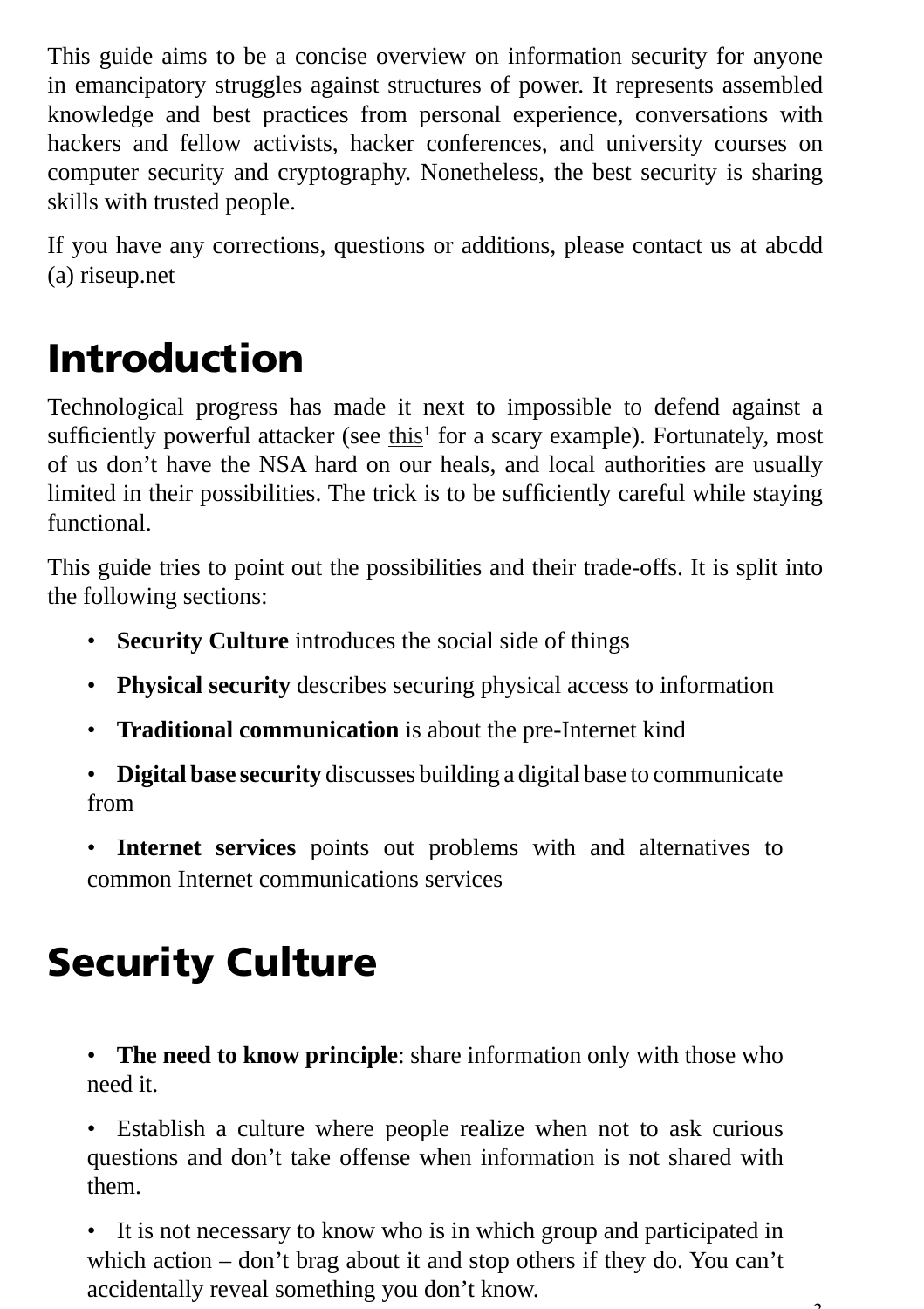• Do not keep unnecessary information (e.g. meeting minutes) and keep your house clean of incriminating material (also: do not make pictures on action, not even pixelated ones<sup>2</sup>).

• Do not connect pseudonyms with their public information (e.g., if possible, do not store people's activist email addresses with their name or group).

• Don't let paranoia paralyze you: try to keep a realistic assessment of the threat model and don't suspect people to be snitches just because they don't conform to subcultural stereotypes.

# Physical Security

While few of our homes can successfully resist a police raid, measures can be taken to fend off fascist thugs or rouge state agents.

**Obscurity:** It can be useful to live at a place not registered as your official address, and without obvious subcultural symbols on the outside. Still, be prepared for sufficiently motivated forces of darkness to find and attack your home.

**Passive defense**: Protecting a home from the evils on the outside necessarily means forming an in-group. A reasonable front door and handpicked distribution of keys go a long way. Barred ground level and basement windows and antisplinter films on the glass offer additional reinforcement.

**Active defense**: An alarm horn and a lighting system on the outside may mainly help against physical attacks, but they can also buy valuable time in case of a police raid.

**Process**: Have a short guide on dealing with police raids and your lawyers' (mobile) numbers on the inside of the front door and next to the landline phone.

In some jurisdictions, having people's private rooms marked with their name may help to argue against a search when it is only against one person. However, it obviously also reveals the inhabitants' names to visitors and does only point out the existing legal situation to police who often ignore it anyway.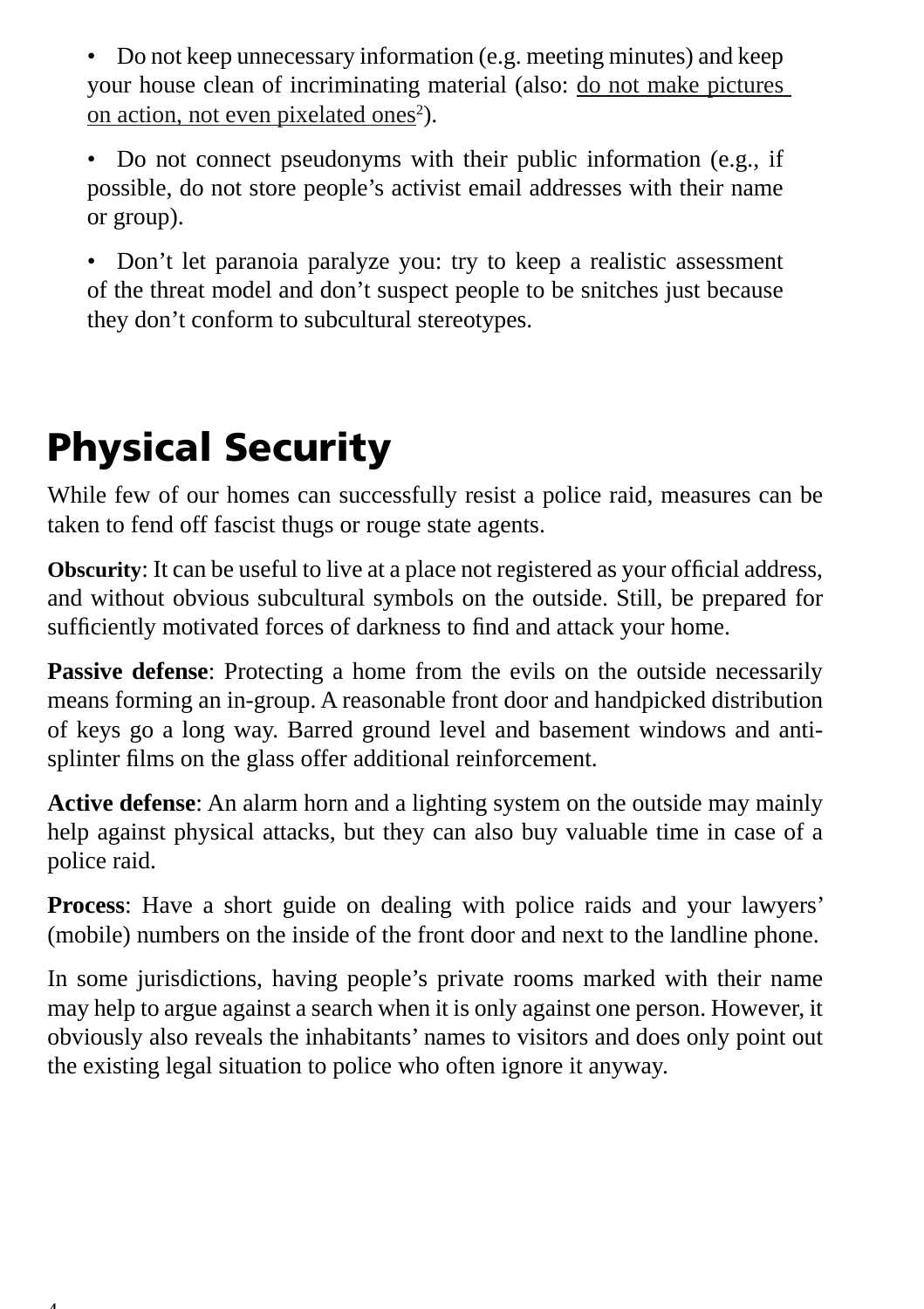# Traditional Communication

With a reasonably safe home, let's relax and see what our comrades were up to, shall we?

### **Face to Face Communication**

Modern technology enables the surveillance of the spoken word from far away and even microphone-unfriendly places such as swimming pools and concert halls can theoretically be surveyed with modern noise-canceling technology. However, taking a walk is still a fairly secure way of communication, when it is reasonably unlikely that hidden microphones are placed in clothes and accessories (that means no mobile phones, too!). If more security is needed, one can resort to writing on paper in a sight-protected place (e.g. under a blanket).

Closed rooms can be monitored even more easily, thus sensitive meetings in established autonomous centers, alternative house projects, lefty bars and the like are strongly discouraged!

### **Letters**

Hopefully you already figured that relying on the confidentiality of snail mail is a gamble at best. Code words are a last refuge for the imprisoned and desperate, but history has shown that relying on a secret method (e.g. swapping letters) alone to hide information is easily broken.

# **(Mobile) Phones**

Most importantly, all information (calls, texts, mobile Internet) exchanged via the (mobile) phone network should be considered captured by state agencies and potentially other enemies. They use ETSI wiretapping interfaces mandatory in all mobile network equipment sold in the EU (and thus available everywhere) (source<sup>3</sup>), but on top of that, other motivated actors can capture data in a local cell with a few hundred Euros worth of equipment (source<sup>4</sup>).

#### **Phones Themselves are Identifiable!**

The second most important thing to know is that mobile phones have a unique IMEI number, that identifies it in the mobile network. Normally the information about your IMEI is registered in operator network together with SIM card, that means when you put a new SIM card into your old phone, it can be easily linked to your old SIM card. So for a safe phone, both SIM cards and phones need to be acquired and swapped in a way that does not link them to any other information, i.e. by buying phones with cash and getting pre-registered SIM cards or registering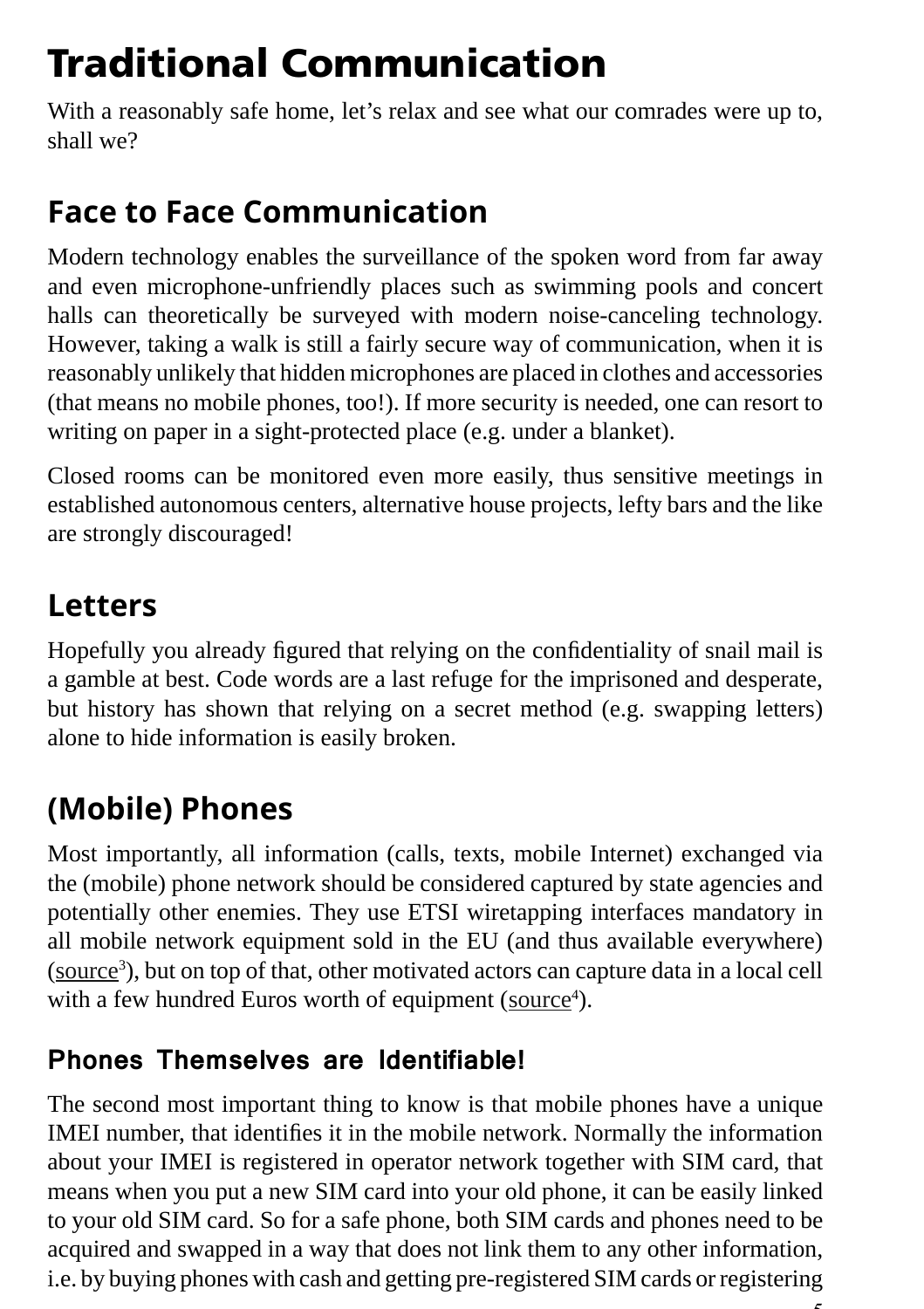them anonymously in the network, for example via TOR (see below).

### **Location Tracking**

To work, mobile phones regularly contact the *base station* they are booked into, which locates the phone within a minimum of about 400m from the cell tower in urban areas (source<sup>5</sup>). This information is routinely stored by mobile carriers and therefore available without prior targeted surveillance (source<sup>6</sup>). For users of centralized location services (like Google Maps), the police may be able to obtain extremely accurate long time location profiles from the provider (source<sup>7</sup>).

With targeted surveillance, triangulation and querying data from the phone can locate it down to  $50m$  ( $source<sup>8</sup>$ ), or even  $5m$  with a GPS-equipped phone (source<sup>7</sup>). To get a more time-accurate location profile, state agencies may use socalled stealth pings / silent SMS to make a mobile phone contact its base station more often (source<sup>9</sup>).

As a last resort, police can use so-called *IMSI-catchers* which pretend to be the strongest network cell available, and then record what phones book into them, potentially even recording calls and text messages (source<sup>10</sup>, some real-world  $examples<sup>11</sup>$ ).

Police have been known to use geodata on all kinds of incidents and extended cell phone surveillance of 10s of people on the most ridiculous accusations, or even deploying IMSI-catchers on sit-ins against fascist marches, so the technical possibilities are not to be taken lightly.

#### **Room Surveillance / "Silent Calls"**

Much controversy exists as to whether it is possible to tap mobile microphones even when no calls are going on. This<sup>12</sup> article hints the FBI has done it, while this13 research hints it would be built-in functionality. Our *guess* is that this at maximum used against high profile targets, because if any hicksville cop shop was able to use that, the evidence of it would be better known by now. Besides sneaky network attacks, smartphones have been surveyed by malicious apps  $(source<sup>14</sup>)$ .

Open source mobile OSes (like *Replicant<sup>15</sup>* for Android devices) offer no protection against those attacks, because there is usually a direct connection from the microphone to the (always closed source, as to comply with regulations) baseband firmware and it can not reliably be powered off. To make matters worse, mobile phones without SIM card might still pre-register to the strongest network (for emergency services), and there is no way to check if "offline/airplane mode" is actually what it promises to be.

To err on the side of caution, it is advisable to leave your phone at home when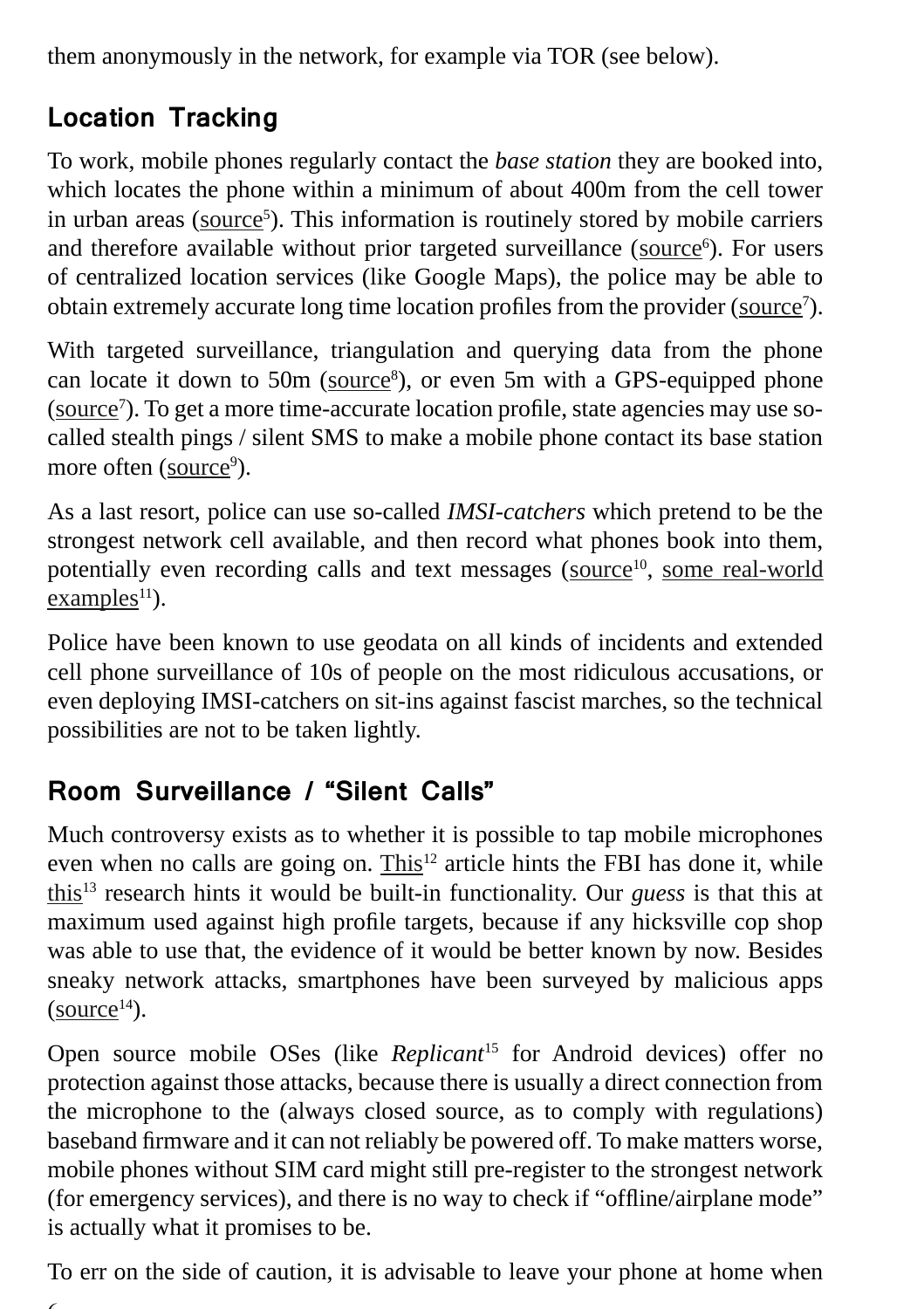visiting a sensitive meeting, or at least take out your phone's battery a good couple of km from the meeting point, because the attendants, (cell tower) location, time and duration of a sensitive meeting can easily be spotted by 30 people switching off their phones simultaneously. Especially when meeting with small groups in densely populated areas, it might be as good to simply put the powered on mobiles in a location outside hearing distance (the fridge two rooms away, for instance).

It should be noted that mobile phones transmit power status (idle, running) during operation and send goodbye messages to the network when powered off properly (so that creates a different pattern than just ripping out the battery).

# Digital Base Security

Traditional means of communication don't feel so good anymore, so what about the Internet? First we need to find a secure device that we can use it with. When it is about information, security is classically divided into integrity, confidentiality and availability. Let's see what they mean.

# **Chose your Computing Device (integrity)**

*None of today's common devices are completely under your control.* Laptops and desktop computers come with obscure low level software ("*firmware*") that is controlled by the manufacturer. (A)

The same is true for tablets; and smartphones are even worse, because they are always also controlled from the mobile network (source $13$ ). On top of that, smartphones are complex computers which often are not treated to security updates by their manufacturers, making them an easy target for attacks (source $17$ ). Moreover, they are designed to collect crazy amounts of information on people by default – information that is more often than not readily available to state agencies with or without request.

Therefore **the use of smartphones for activist work is strongly discouraged**, as even the security of alternative Internet services like Jabber/XMPP is greatly diminished on the vast majority of mobile devices.

But don't despair, running as much *Free and Open Source Software* as possible on your computer gives you a good deal of control back. With proprietary software like Microsoft Windows or Apple's Mac OS, chances are they will support law enforcement in their effort to "fight crime" and break into your computer. With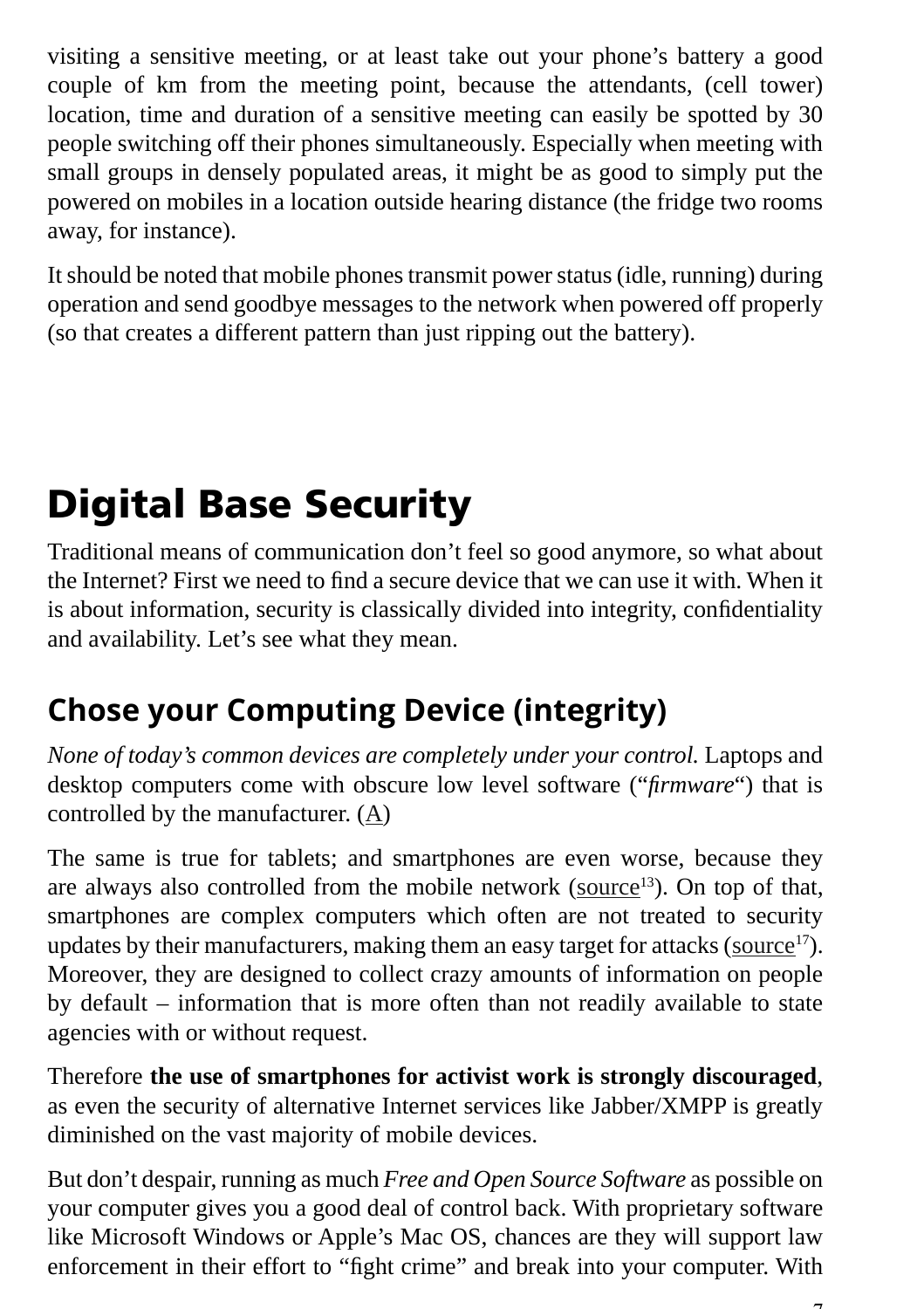*Linux* or any other open alternative, the program code is exposed to a whole community, making it much harder to mess with.

There are many different bundles of the Linux core with various open source software called *distributions*, of which we recommend two specifically:

• *Linux Mint<sup>18</sup>* offers one of the most painless ways to get an open system with many probably familiar software like Firefox, VLC player, LibreOffice etc. They offer different *Editions* of which *XFCE* is a simple, fast desktop that still runs well on old computers and *Cinnamon* is a bit more fancy.

• *Ubuntu Linux19* is the base for Linux Mint and a company effort to build a user friendly version of Linux. It is itself based on one of the oldest community distributions, *Debian20*. While the company behind it decides its direction, it still has a very strong community around it.

• *Installation:* Make sure to save all your important data on some *external* medium (hard drive or stick) and get support from a computer geek if you can. It is usually possible to install Linux next to Windows, but **expect the installation to overwrite everything**. To get you started here is a guide to install Ubuntu from a USB drive $21$  that should also work with Linux Mint if you just download their files, and here is a video how to to install Linux Mint<sup>22</sup> But first read the next paragraph...

# **Storage Encryption (confidentiality)**

Encrypt your computer! All further advices for software and communication means are not safe if your computer is not safe.

**The encryption is intended against offl ine attacks only, if the police captures your computer unlocked, they will just copy your data.** A screen lock or suspend mode with a decent password is better than nothing, but the device should be powered down whenever possible.

#### So if the police knocks your door, first run to your computer and press the **power button until it switches off.**

There are three major ways to encrypt your data:

#### **Encrypt your Home Folder**

*Use this if unsure*: only your personal data gets encrypted (including Firefox Bookmarks etc.), but the rest is not.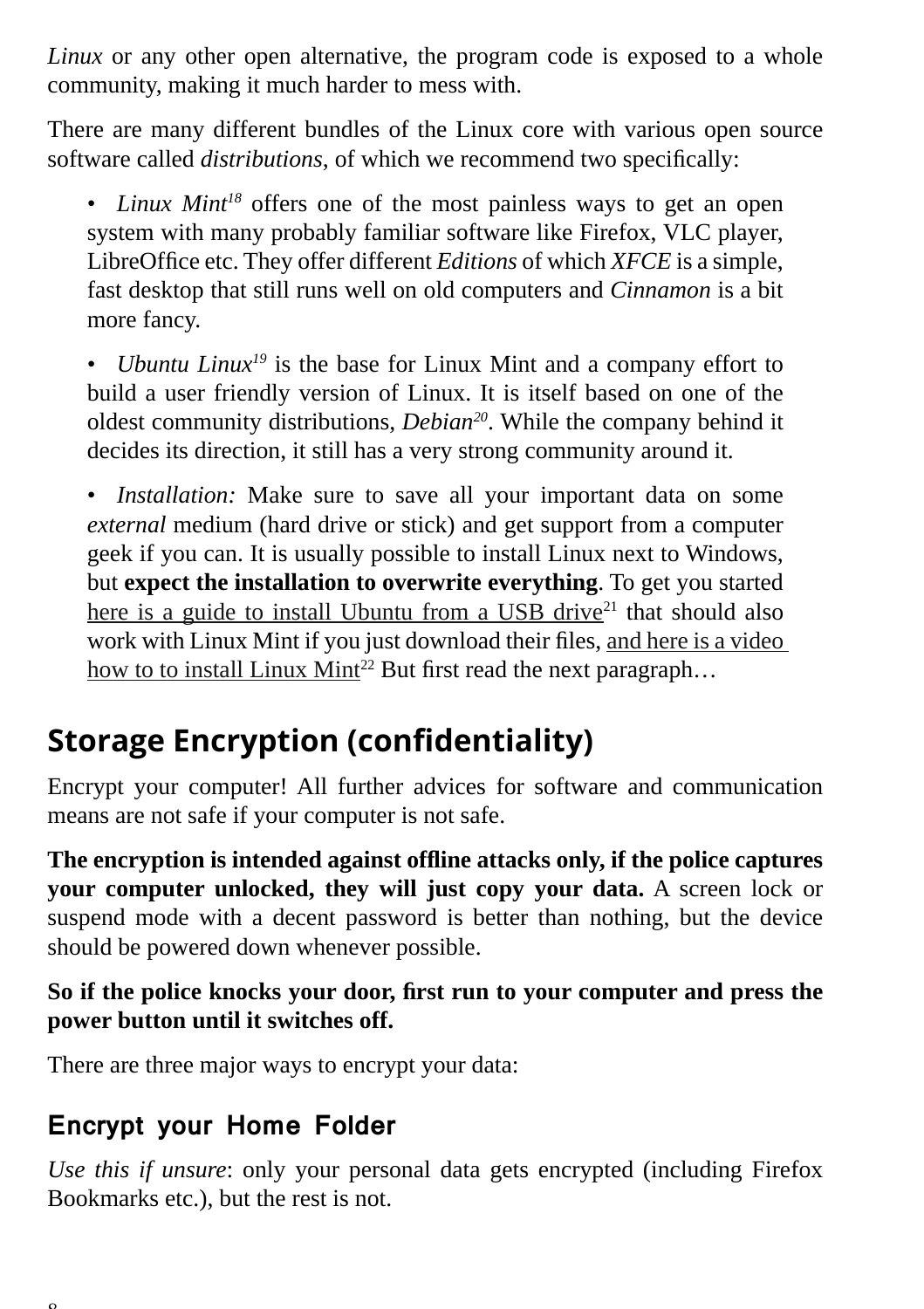#### *Advantages:*

• The computer pretty much works as normal and your personal files are still very safe.

#### *Disadvantages:*

- You should use a long user password, which you will need to type each time the screen is locked
- It is possible to manipulate your programs (e.g. Firefox, GPG) so they reveal your passwords etc.
- How to: during Linux installation, select "Encrypt my home folder" when creating your user

#### **Encrypt the Whole System**

This means that only a tiny part of your hard drive remains unencrypted and everything else – your programs, etc. – is.

#### *Advantages:*

- It makes it harder e.g. to put a bad version of Firefox or GPG on your computer
- You can use one long strong password just for starting the computer and a shorter for your screen lock

#### *Disadvantages:*

- You need to start the computer, put in the password and then wait for it to come up
- You need to remember two passwords, and the disk encryption password is harder to change
- How to: during Linux installation, at *Installation type* select "Encrypt the new (Linux Mint/Ubuntu) installation for security"

#### **Use an Encrypted Container**

An external drive or a very big file ("container") is encrypted and you need to unlock  $/$  put files in and out  $/$  lock the encryption separately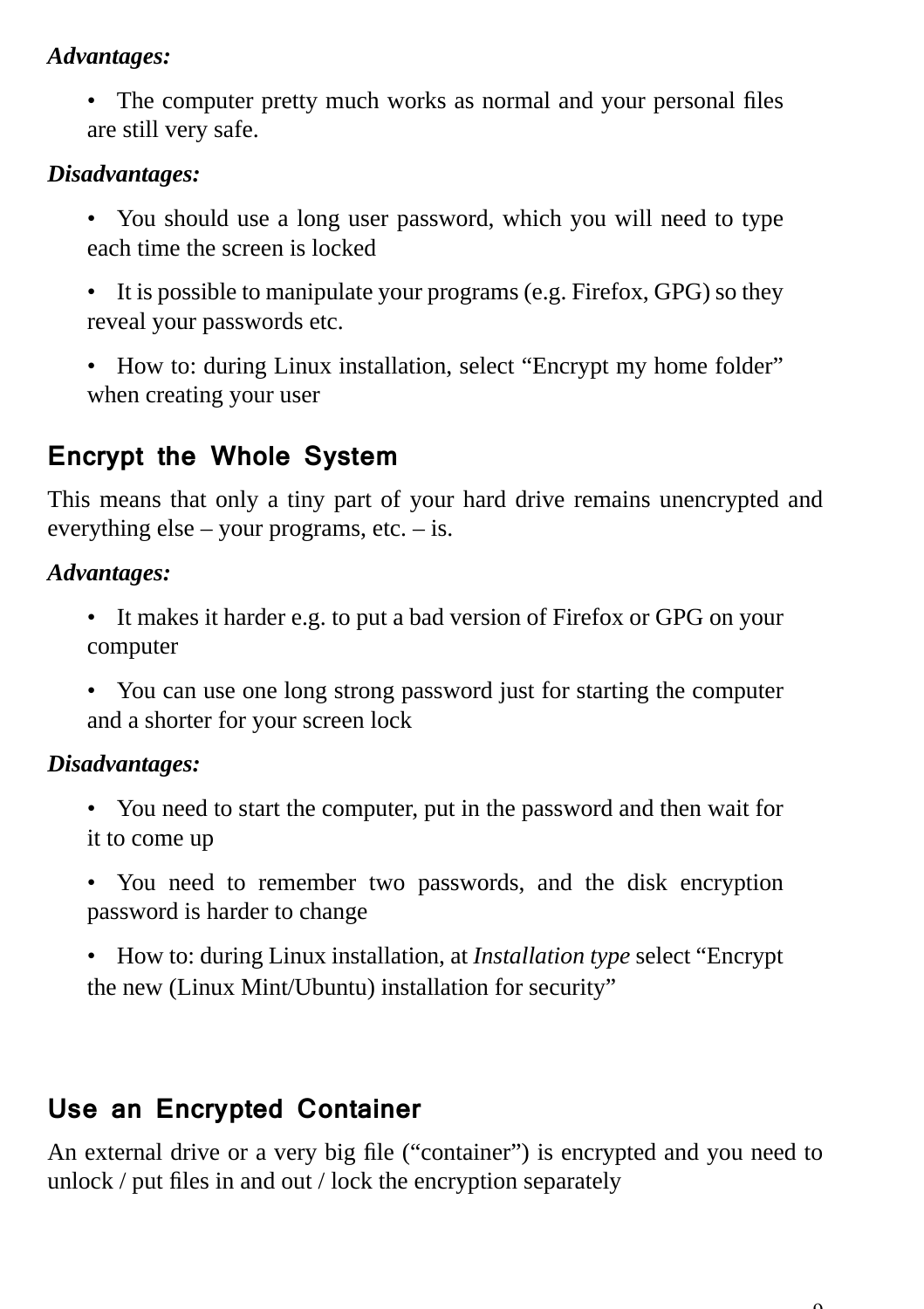#### *Advantages:*

- Can be used to transfer files between encrypted computers
- Can be used on external hard drives
- Can be used on Windows and Mac OS
- Can be used as additional secure place that is normally closed on an already encrypted Linux
- Has special features to so that a fake password can show fake files, if you are forced to give a password

#### *Disadvantages:*

- All kinds of temporary files from LibreOffice, Thunderbird email, Firefox surfing profiles etc. are not encrypted
- Needs to be opened and closed separately

How to: get Truecrypt<sup>23</sup> (Linux install<sup>24</sup>) or Veracrypt<sup>25</sup> and follow the howto<sup>26</sup>

#### **Android and iOS**

While mobile platforms are still not recommended for sensitive data **(B)**, some protection is better than none, and turning on encryption for your personal data will at slow down the cops (but remember FBI vs. Apple<sup>28</sup> and especially their general cooperation).

• Howto for Android<sup>29</sup>

#### **Limitations**

Your password prompt must come from somewhere and so there's always unencrypted data on your device, data that can be messed with (e.g. replacing your Linux' password prompt with one that sends the password to the police). This can be made harder with some tricks **(C)**, but remember that the most realistic scenario is a simple police raid.

# **Backup your Data (availability)**

If it comes to a police raid (or a simple break-in), an oh-so-amazingly encrypted device will still be taken by the police. To take some of the pressure off yourself, **regularly** stash encrypted copies of your data outside your home, ideally with people that are not relatives nor active in the same groups.

While we are at it, even public data should not be trusted to IT corporations, as they might just  $delete<sup>31</sup>$  or accidentally lose it.</u>

 $1<sub>0</sub>$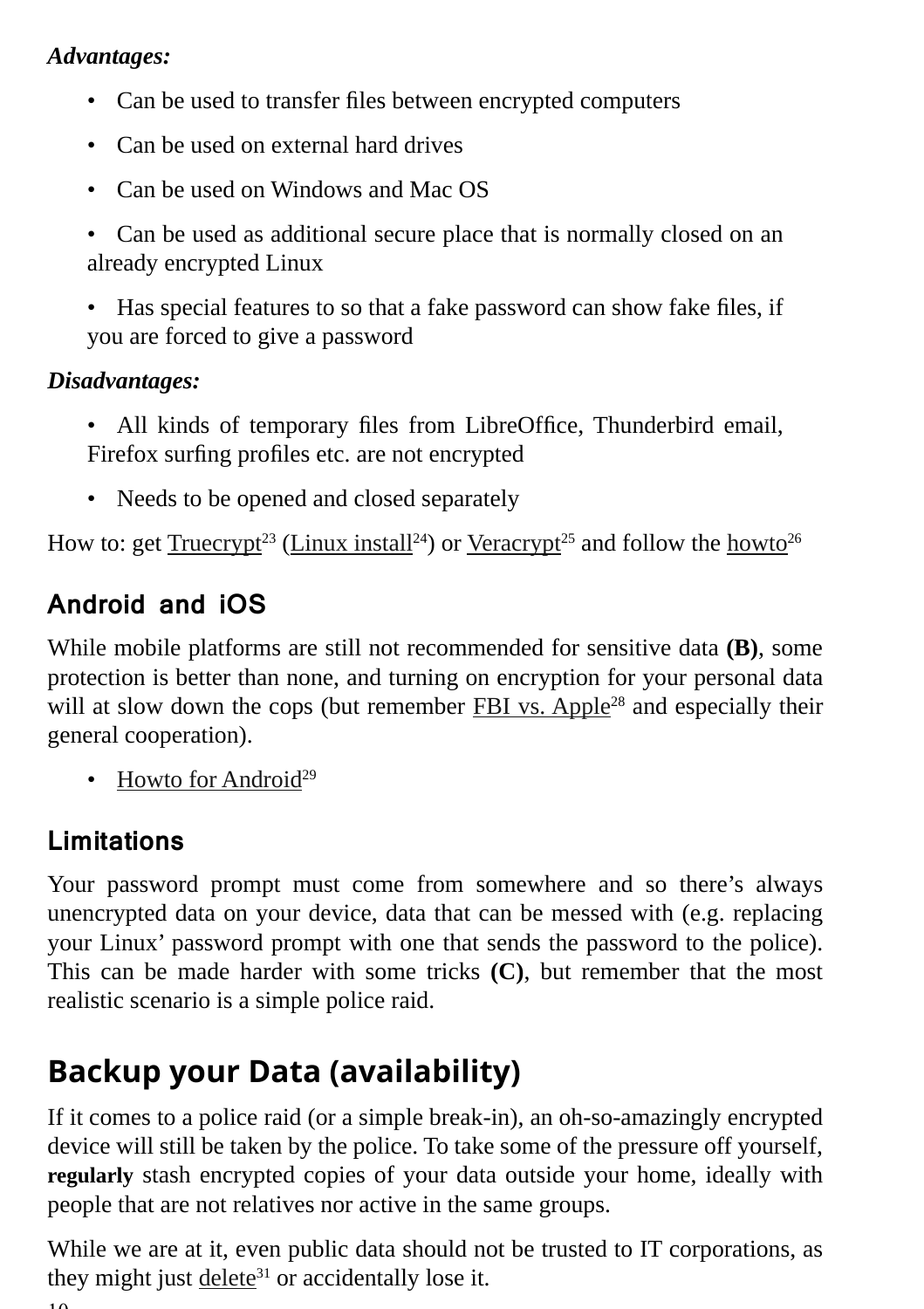# Internet Services

So by now we can use a well-secured Laptop behind our locked door to write lengthy security guides, but how do we actually talk to people in a secure way?

Besides the technical aspects below, using alternative service providers offers an additional degree of protection, such as storing data encrypted and refusing to cooperate with the police. A list of alternative tech collectives can be found here $32$ and even more here<sup>33</sup>.

### **A word about Web Browsers**

Web browsers like Mozilla Firefox or Google Chrome are complex monsters and a lot of web sites out there track their visitors. The Riseup Collective has a compact guide<sup>34</sup> how to use a browser more securely.

# **Anonymity**

The whole point of the Internet is to connect two computers, like yours with… say *Youtube*. Now for the cat videos to find their way back to you, obviously the computers on the way (*routers*) need to know the Internet address of your connection. The trouble is that if any computer on the way is surveyed by the state or you access an evil web site like e.g. that of the police, they could track that Internet address back to your physical place, or connect it with other online activity you were doing (like accessing your web mail). There are two ways to avoid this, which for additional security should ideally be combined with each other:

The first is simply to use public wifi in places where there are no surveillance cameras. Unfortunately, your computer's wifi has a unique *MAC* address. It can be changed with software in case the wifi stores them (some corporate portals will, to tell if you already acknowledge the Terms of Service, or used up your hour of free Internet), but for a start just also use method number two:

**The second** method is to use a software called *TOR*35, or *The Onion Router*. In a nutshell, it works by sending your data in 3 layers of encryption (hence the "onion") over three computers (*TOR nodes*), where the first knows your Internet address and the second node to contact (but not the destination), the second knows nothing (only which the third node will be), and the third node knows the destination, but not the origin. There are some subtleties to use it securely so best follow the guides (Linux<sup>36</sup>, Windows<sup>37</sup>, Mac OS  $X^{38}$ ) and strictly only use the TOR Browser when doing anything sensitive.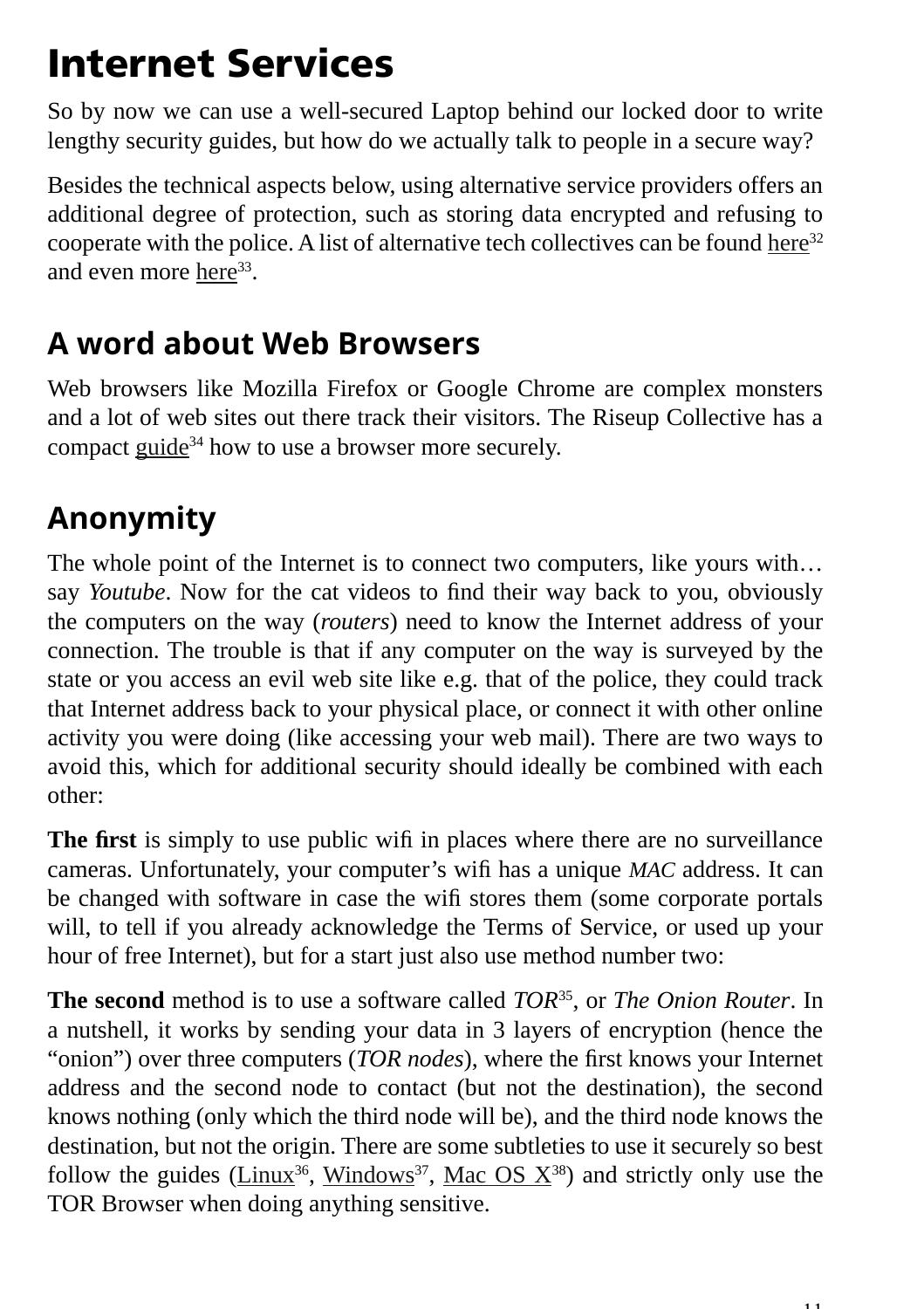# **Email**

Email is like postcards, assume it is read by transport providers and state agencies. PGP is a way to encrypt (wrap your postcard) email contents, but be aware that the email subject and the fact who is communicating when, with whom and from which computer, are not concealed.

Immerda.ch has is a nice German introduction into how PGP works here<sup>39</sup>. PGP depends on *keys* (special files that are protected with a password) that, like physical keys, should restrict access to information. Therefore PGP's security depends on a safe key exchange; so make sure you got the right key, e.g. by getting it in person from the recipient.

The Electronic Frontier Foundation's Surveillance Self-Defence guide has a pretty good howto for using PGP (Linux<sup>40</sup>, Windows<sup>41</sup>, Mac OS  $X^{42}$ ).

# **Mailing Lists**

Now if PGP encrypts messages between two people, what about mailing lists? If there is just a small group, people can exchange PGP *public* keys and then everybody can encrypt their message so that every recipient can read it. Unfortunately, this gets messy quickly if new people join the list. Therefore, people came up with a solution that is not as secure, but better than nothing:

*Schleuder*<sup>43</sup> is a mailing list software that gets its own PGP pair. Everybody then encrypts email to Schleuder's mailing list key and Schleuder decrypts the message, and encrypts and sends it to each list member separately. Of course the downside is that whoever is running Schleuder could get hold of Schleuder's PGP private key and read the encrypted messages. Yet, as Schleuder is a complex beast, it is recommended to use it from a tech collective you trust, like for example Immerda.ch<sup>44</sup>.

# **Messengers / Chat**

TL;DR: don't use the rest and skip down to **Jabber** below

**SKYPE** has a reputation for being encrypted, however they have publicly stated their ability and willingness to hand out information to law enforcement, which they do in required cases. All your written text are stored on the servers of Skype and can be accessed by police ( $\text{source}^{45}$ ).

For quite awhile, mobile messenger apps based on phone numbers have been gaining popularity. If you consider using any "secure" messenger on a mobile device, be reminded<sup>46</sup> that communication through the mobile network is vulnerable to eavesdropping and manipulation.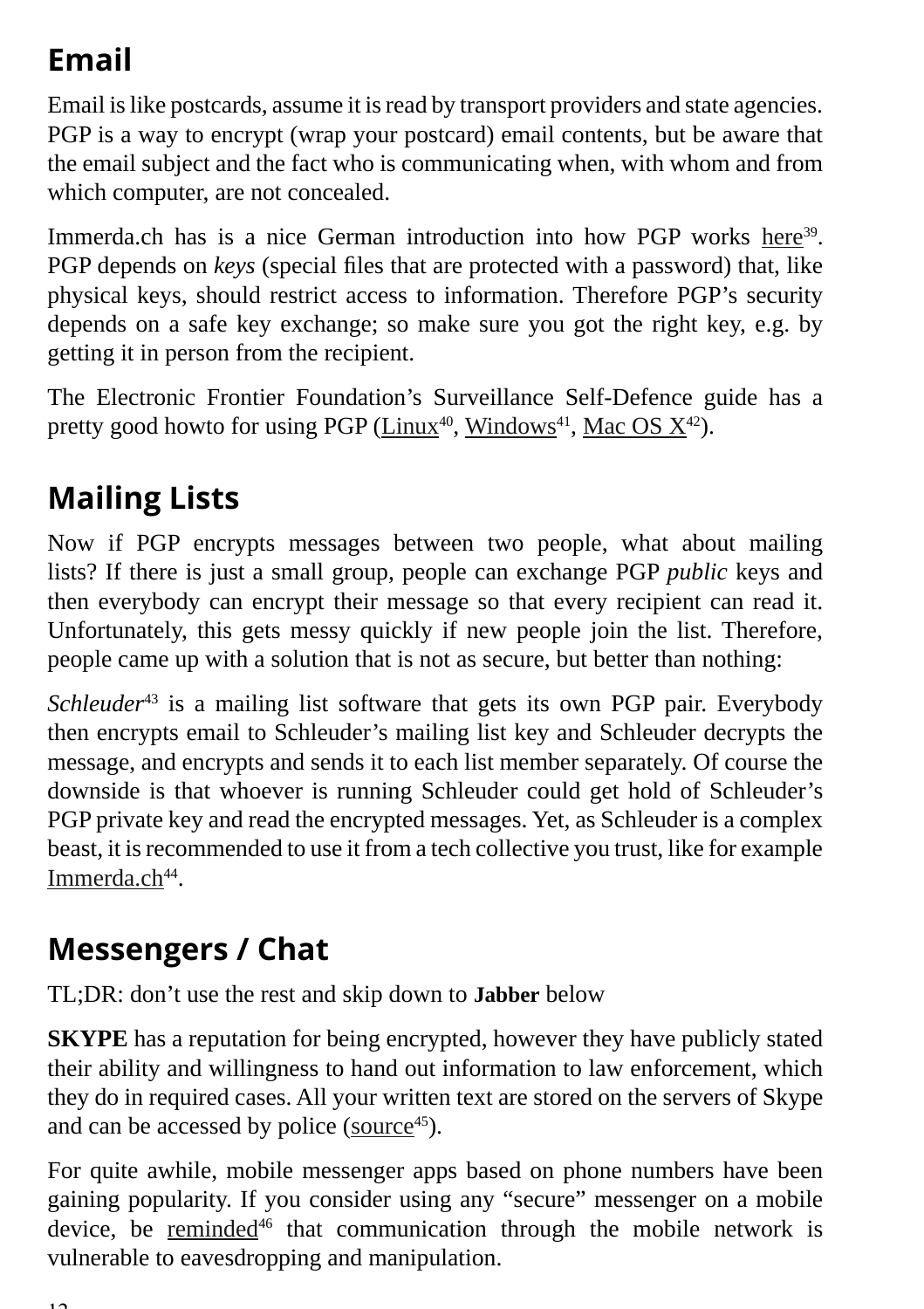In order to figure out who of your contacts uses the same application, the apps generally require uploading information on *all* of them to their servers (source<sup>47</sup>), but they do so in various degrees from grabbing the whole address book to just uploading an obscured form of the phone numbers. **The privacy implications of this for activist are huge, because one person uploading an anonymous number with the person's real name will ruin their effort.**

**WHATSAPP** is by far the most successful mobile messenger to date, and recently they too claim to support "end to end" encryption (everything is encrypted between you and the people you talk to). However, because the source code to their programs is not open, there is no way to check if there is a secret master key for law enforcement. Even if there is not, they can still disclose who you are communicating with and when.

Basically the same holds for **THREEMA**, as their software is not Open Source either.

**TELEGRAM** has convinced many boasting with their altruism. They *do* provide the source code of their client, but their encryption is outdated techniques from the 70ies (source<sup>48</sup>), needs to be enabled manually and does not work for group chats. On the other hand, they *do* go all inclusive when they just grab your address book, unlike others not just number but with names (source<sup>49</sup>).

Now, **SIGNAL**50. They are *a lot* more privacy minded than the rest of the phone number based messenger crowd. Whilst they still technically get to see all the patterns of communication (but not the content) (source<sup>51</sup>), at least their founder comes from a more trustworthy background (source<sup>52</sup>; and he has some pretty funny stories<sup>53</sup>, too). Still, the system is centralized and while the clients are Open Source, they maintain tight control over their network. Signal is only available on Android with Google Services / Google Play and iOS and Signal's inventor actively asks alternative software to leave the network (source $54$ ). People find elaborate ways to get around the need for a phone number (guide $55$ ) and make Signal work without Google Services  $(1^{56}, 2^{57}, 3^{58})$ . Altogether this makes Signal a good choice for people who use Google-enabled Android or Apple smartphones anyway, but better tools exist for people who need more security than mobile platforms provide.

# **Jabber / XMPP**

Enter **Jabber** / XMPP. *Finally, you made it!* **This is what we currently recommend for sensitive real-time communication.**

Similarly to email, people from many different service providers (see the alternative tech collectives above) can talk to each other. Also similarly to email, per default Jabber offers only very weak encryption. For actual messages, *OTR*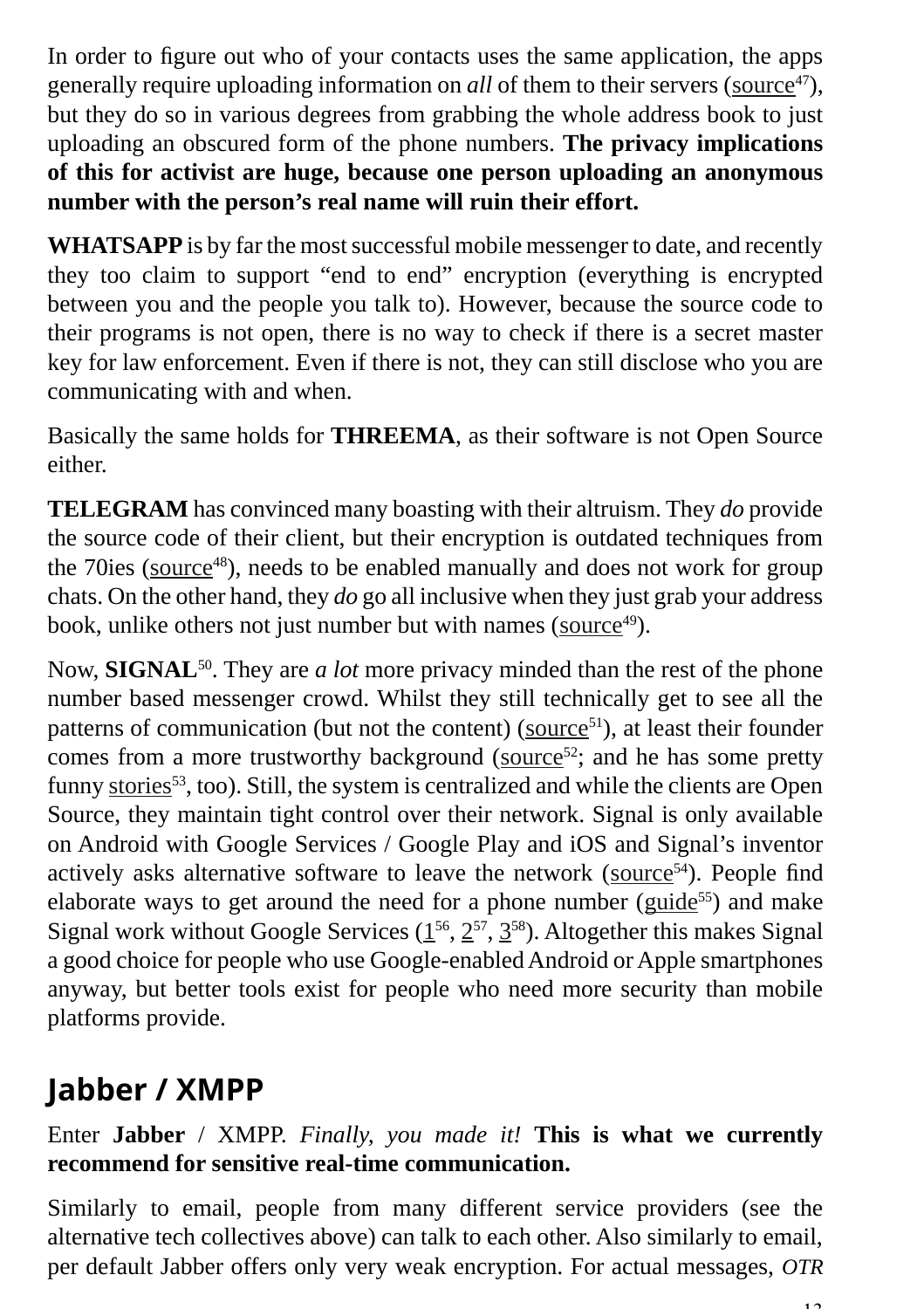exists as a pretty okay encryption method. However, some caveats apply:

1. The fact that two people are communicating is not concealed, therefore use pseudonyms not linked to other activities.

2. OTR commonly uses an authentication system based on things only the other person knows. It is important to make use of it to be sure you're actually talking to the right person. Otherwise if the dark side manages to intimidate your Jabber provider they could pose as your friend/comrade.

- 3. Files sent via Jabber are not encrypted with OTR.
- 4. Audio and video chats in Jabber clients are not encrypted by default.

einfachJabber.de<sup>59</sup> has an elaborate German introduction and guides for all kinds of devices and operating systems. English language tutorials can be found at the EFF's Surveillance Self-Defence guide (Linux $^{60}$ , Mac OS $^{38}$ , Windows $^{37}$ ).

# **Voice / Videochat**

There are several solutions that are Open Source software, available for multiple computing platforms and offer end to end encryption of audio and video (overview<sup>61</sup>). If you can live with the disadvantages,  $Signal^{50}$  seems to be the most practical solution for mobile platforms.

On laptop/desktop computers, if you can get it to work, **Tox**62 is a pretty amazing, high security and low effort alternative. More traditionally, **Jitsi**<sup>63</sup> enables encrypted calls via either a *SIP* or better yet, a Jabber/XMPP (see above) account. **Ring**64 seems to be another promising alternative (that we haven't tried yet), and Wire<sup>65</sup>, while also centralized, seems to offer an alternative to Signal that does not need phone numbers or Google services and makes some bold privacy claims<sup>66</sup>.

A more ad-hoc method involves a technology called *WebRTC* just requires a modern web browser like Firefox or Chrome, with the caveat of trusting some central web site to not be malicious (and the connection to that network not to be manipulated). **pavala.tv**<sup>67</sup> and **meet.jit.si**<sup>68</sup> are two open source based web services for that.

# Wrapping it up

If this has gotten your head spinning, here is the bottom line.

*TL;DR:*

- do actions with people you trust, be honest with them but don't gossip and brag and don't keep more information than necessary
- separate your activist and your bourgeois life's Internet identities as much as possible

```
14
```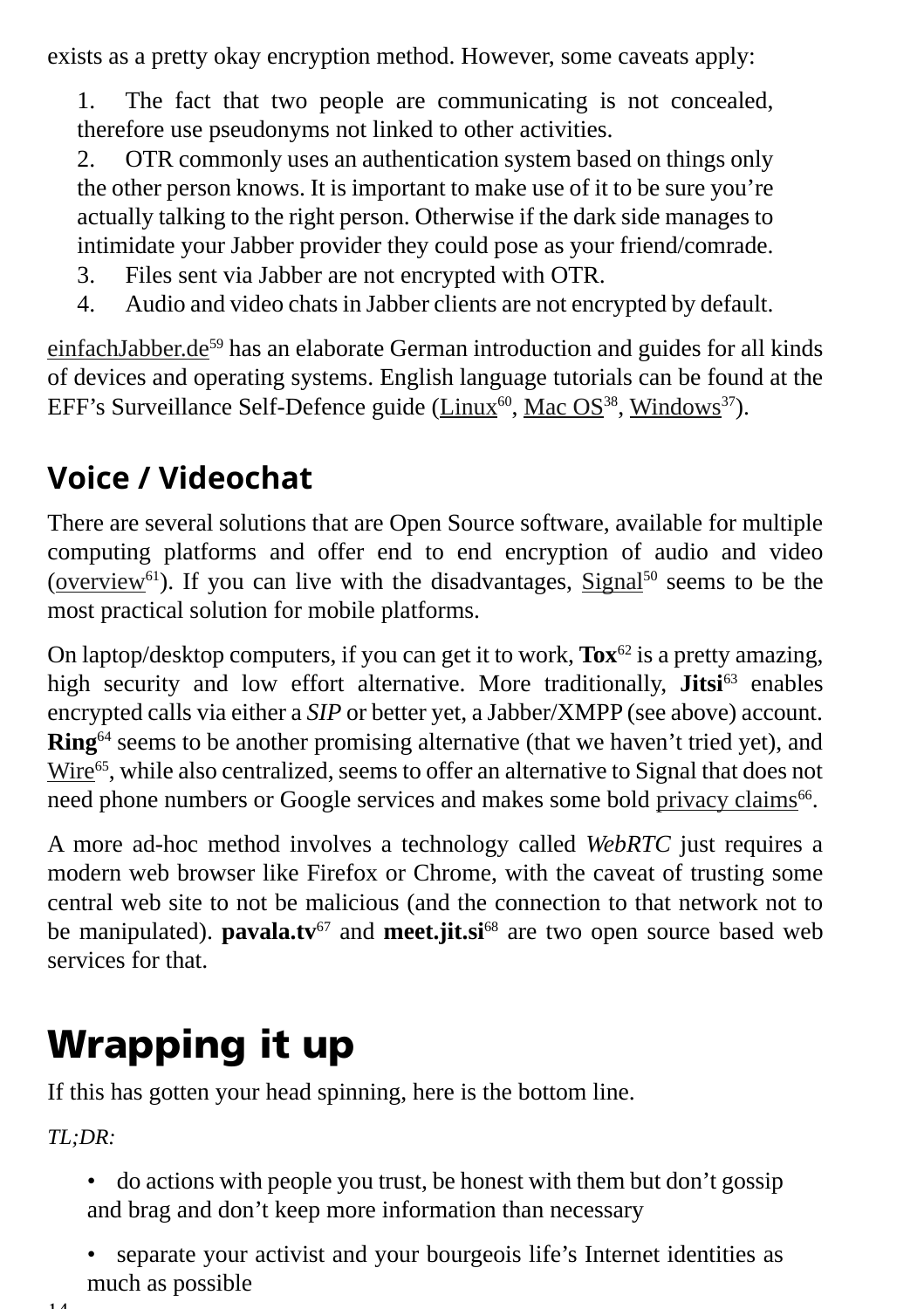• have meetings in inconspicuous locations without mobile phones

• put Linux on your computer and encrypt your data, learn to use PGP for inter-group email and build a network of Jabber contacts with verified OTR encryption for ad hoc chats

- learn to use TOR safely
- share skills, teach each other and don't panic

#### **Endnotes**

A) Technical background: most Intel-based computers run a software that can control the system remotely in parallel to the normal Operating System  $(AMT<sup>69</sup>)$ , which can be "disabled" in the manufacturer's firmware but that is closed source, and modern Intel Processors only boot with signed firmware (Intel Boot Guard<sup>70</sup>), so you will never be able to use alternative firmware like Libreboot<sup> $71$ </sup>, and even if you could, there would still be things in your computer that you do not have the source code  $for<sup>72</sup>$ .

B) This security analysis<sup>74</sup> illustrates quite well that even without any malicious intend, mobile devices as commonly used are just not very secure.

C) The only way to prevent this to sign the unencrypted data and let some trusted part check the signature. This can either be done using a TPM, or more readily by using SecureBoot and trusting your manufacturer's firmware (which is what modern Linux distributions do). Some pointers:  $1^{75}$ ,  $2^{76}$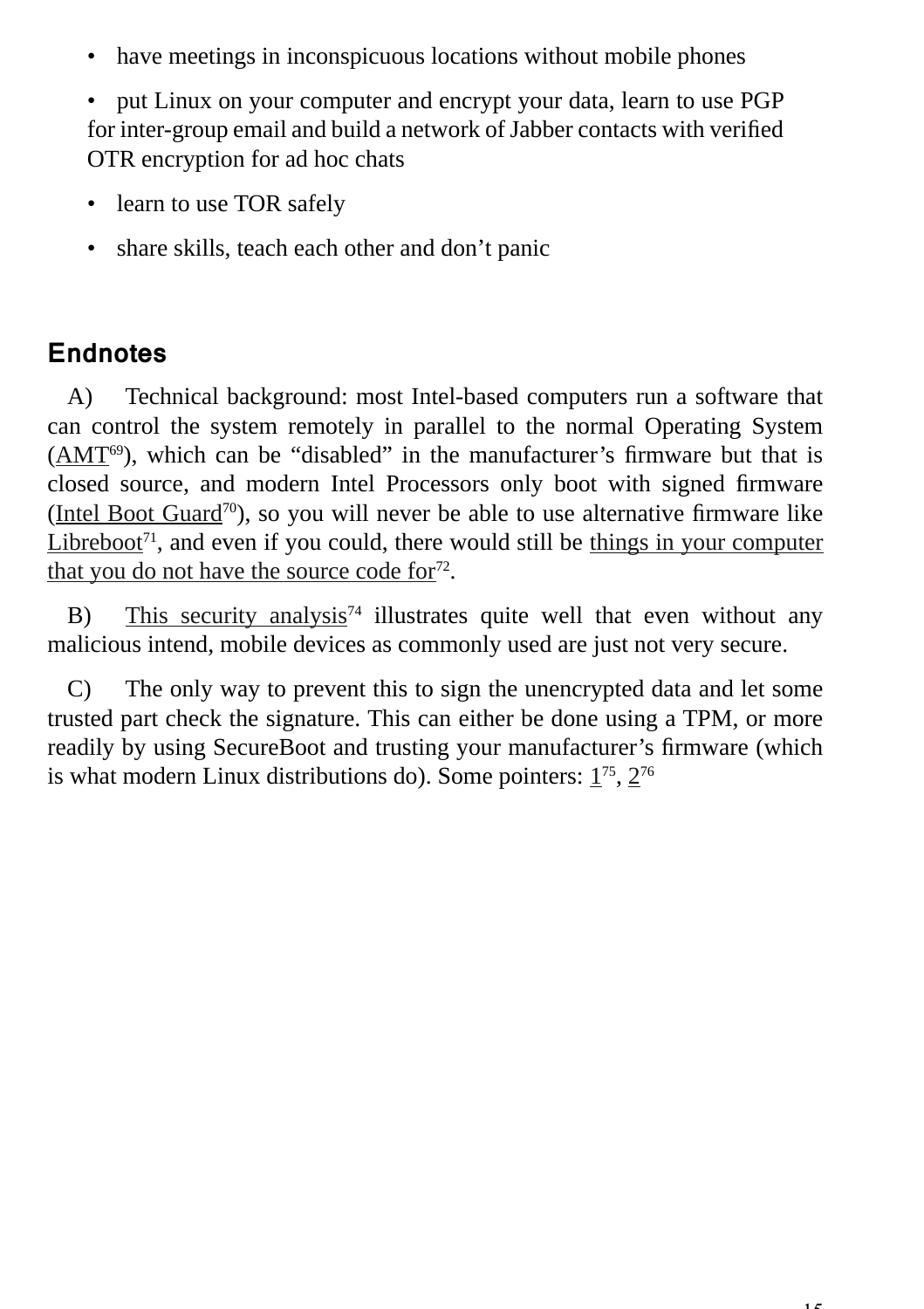# Links Mentioned in the Text

- 1. https://www.cs.tau.ac.il/%7Etromer/mobilesc/
- 2. https://www.wired.com/2016/09/machine-learning-can-identify-pixelatedfaces-researchers-show/
- 3. https://en.wikipedia.org/wiki/Lawful\_interception
- 4. https://ferrancasanovas.wordpress.com/cracking-and-sniffing-gsm-with-rtl-sdrconcept/
- 5. https://en.wikipedia.org/wiki/Cell\_site#Range
- 6. http://www.zeit.de/digital/datenschutz/2011-03/data-protection-malte-spitz
- 7. https://de.wikipedia.org/wiki/GSM-Ortung#cite\_note-3GPP43059-3
- 8. https://en.wikipedia.org/wiki/U-TDOA
- 9. https://en.wikipedia.org/wiki/Short\_Message\_Service#Silent\_SMS
- 10. https://en.wikipedia.org/wiki/IMSI-catcher
- 11. https://github.com/CellularPrivacy/Android-IMSI-Catcher-Detector/wiki/ Unmasked-Spies
- 12. http://www.cnet.com/news/fbi-taps-cell-phone-mic-as-eavesdropping-tool/
- 13. http://www.osnews.com/story/27416/The\_second\_operating\_system\_hiding\_ in every mobile phone
- 14. http://www.wthr.com/article/tapping-your-cell-phone
- 15. http://www.replicant.us/
- 16. See Endnote "A" above.
- 17. http://www.pcworld.com/article/2953052/security/most-android-phones-canbe-hacked-with-a-simple-mms-message-or-multimedia-file.html
- 18. http://www.linuxmint.com/
- 19. http://www.ubuntu.com/desktop
- 20. http://www.debian.org/
- 21. https://help.ubuntu.com/community/Installation/FromUSBStickQuick
- 22. https://www.youtube.com/watch?v=XKI024wUTUw
- 23. https://www.grc.com/misc/truecrypt/truecrypt.htm
- 24. https://launchpad.net/%7Estefansundin/+archive/ubuntu/truecrypt
- 25. https://veracrypt.codeplex.com/releases
- 26. https://veracrypt.codeplex.com/wikipage?title=Beginner%27s%20Tutorial
- 27. See Endnote "B" above.
- 28. https://www.engadget.com/2016/03/28/apple-s-encryption-battle-with-the-fbiis-over-for-now/
- 29. http://www.howtogeek.com/141953/how-to-encrypt-your-android-phone-andwhy-you-might-want-to/
- 30. See Endnote "C" above.
- 31. http://fusion.net/story/325231/google-deletes-dennis-cooper-blog/
- 32. https://www.systemli.org/en/friends.html
- 33. https://help.riseup.net/en/security/resources/radical-servers
- 34. https://riseup.net/en/better-web-browsing
- 35. https://www.torproject.org/
- 36. https://abcdd.org/en/english-security-guide/FIXME
- 37. https://ssd.eff.org/en/module/how-use-tor-windows
- 38. https://ssd.eff.org/en/module/how-use-tor-mac-os-x
- $\sim$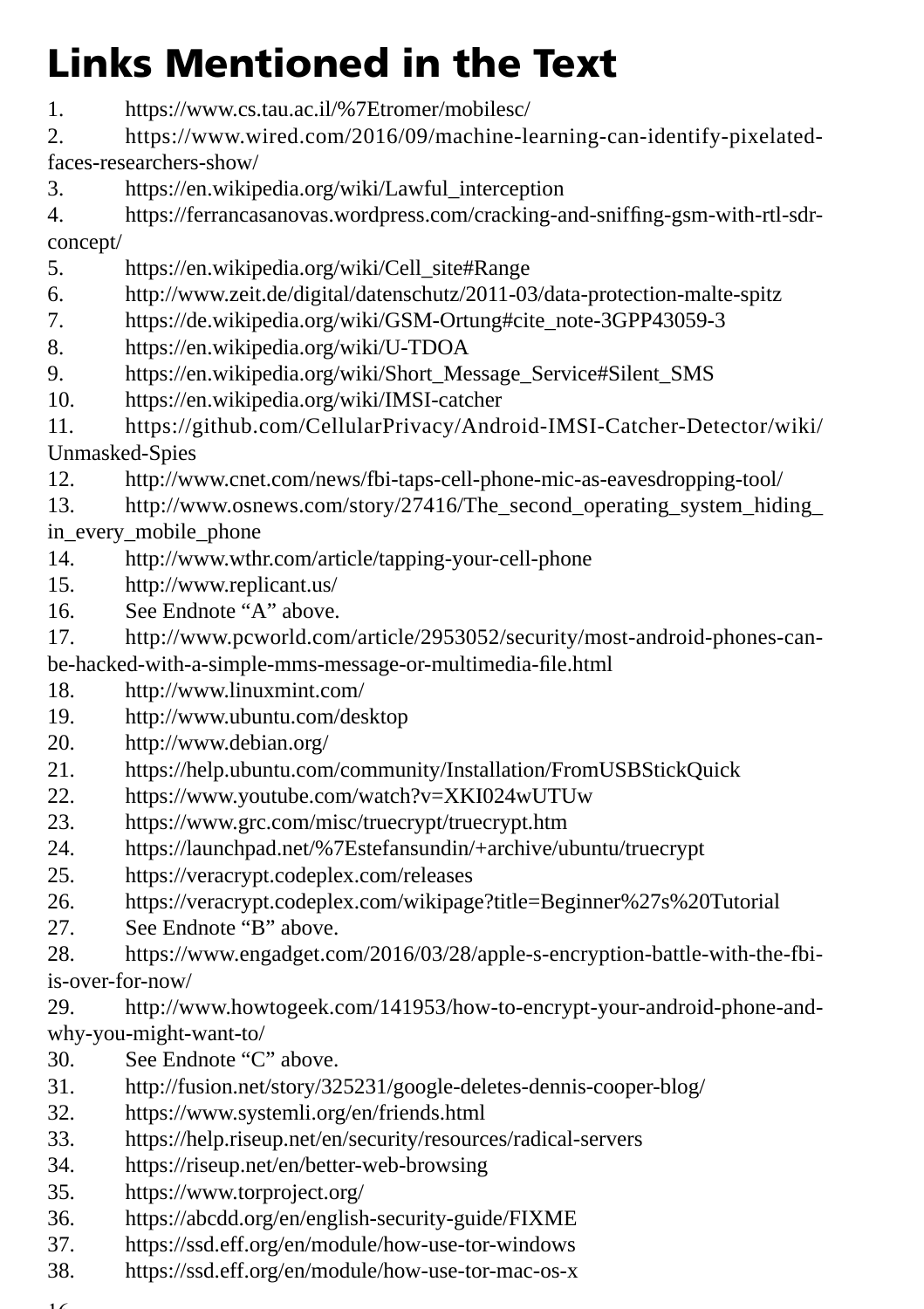- 39. https://wiki.immerda.ch/index.php/immerda:GnuPGIntroduction
- 40. https://ssd.eff.org/en/module/how-use-pgp-linux
- 41. https://ssd.eff.org/en/module/how-use-pgp-windows
- 42. https://ssd.eff.org/en/module/how-use-pgp-mac-os-x
- 43. http://schleuder2.nadir.org/
- 44. https://wiki.immerda.ch/index.php/immerda:NewSchleuderList
- 45. https://en.wikipedia.org/wiki/Skype\_security#Eavesdropping\_by\_design
- 46. http://news.softpedia.com/news/ss7-attack-leaves-whatsapp-and-telegramencryption-useless-503894.shtml
- 47. https://whispersystems.org/blog/contact-discovery/
- 48. https://unhandledexpression.com/2013/12/17/telegram-stand-back-we-knowmaths/
- 49. https://news.ycombinator.com/item?id=6915194
- 50. https://whispersystems.org/
- 51. https://en.wikipedia.org/wiki/Signal\_%28software%29#Metadata
- 52. https://moxie.org/blog/we-should-all-have-something-to-hide/
- 53. https://moxie.org/stories.html

54. https://github.com/LibreSignal/LibreSignal/ issues/37#issuecomment-217211165

55. https://yawnbox.com/index.php/2015/03/14/create-an-anonymous-textsecureand-redphone-phone-number/

- 56. https://news.ycombinator.com/item?id=10500188
- 57. https://github.com/microg/android\_packages\_apps\_GmsCore/
- 58. https://o9i.de/2015/10/23/howto-gmscore.html
- 59. http://www.einfachjabber.de/
- 60. https://ssd.eff.org/en/module/how-use-otr-linux
- 61. https://en.wikipedia.org/wiki/Comparison\_of\_VoIP\_software
- 62. https://tox.chat/
- 63. https://jitsi.org/
- 64. https://ring.cx/en
- 65. https://wire.com/
- 66. https://wire.com/privacy/
- 67. https://palava.tv/
- 68. https://meet.jit.si/
- 69. https://en.wikipedia.org/wiki/Intel\_Active\_Management\_Technology
- 70. https://mjg59.dreamwidth.org/33981.html
- 71. https://libreboot.org/
- 72. http://mjg59.livejournal.com/91123.html
- 73. See Endnote "A" above.
- 74. https://bits-please.blogspot.de/2016/06/extracting-qualcomms-keymaster-keys. html
- 75. http://blog.hansenpartnership.com/owning-your-windows-8-uefi -platform/
- 76. http://kroah.com/log/blog/2013/09/02/booting-a-self-signed-linux-kernel/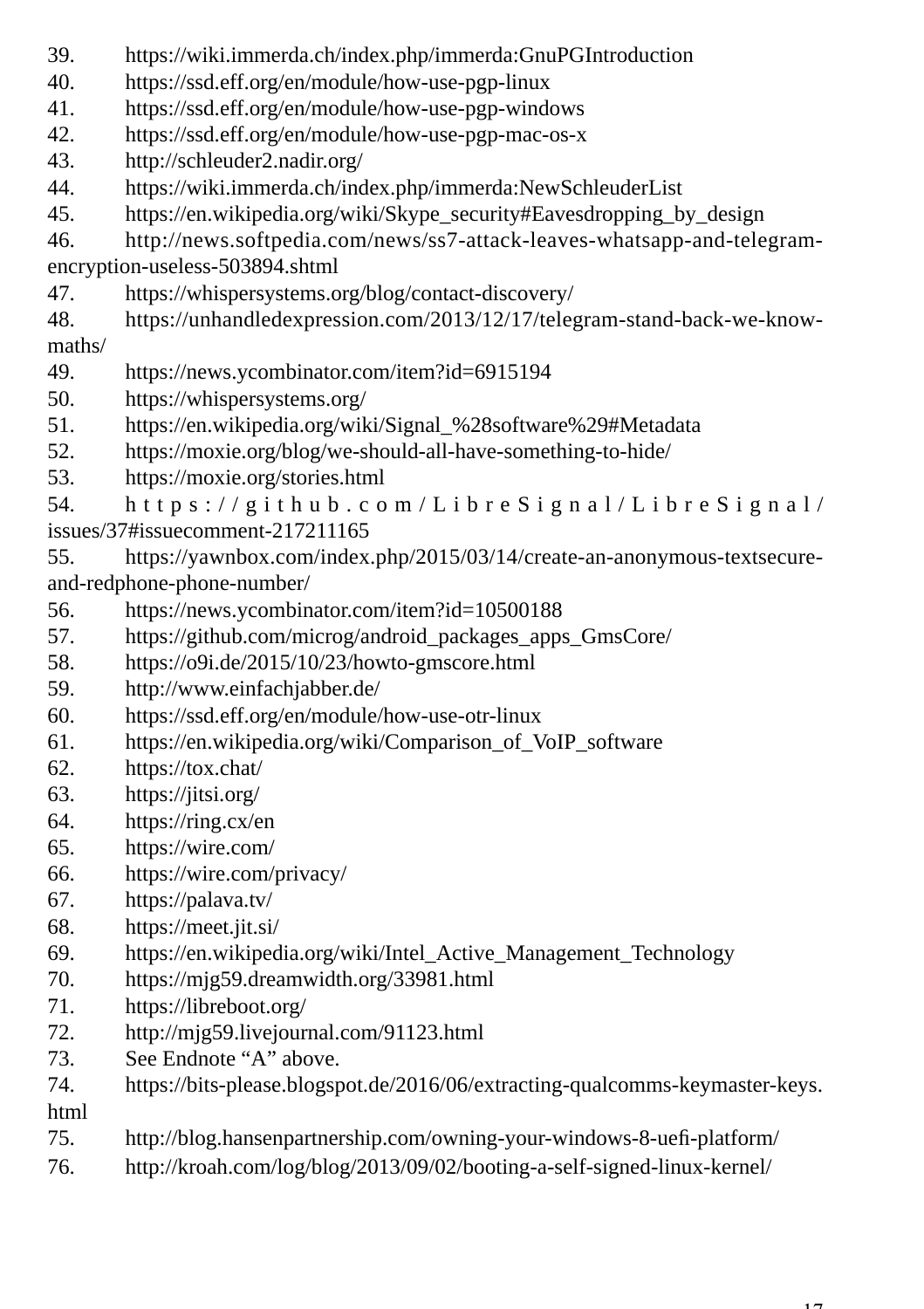

For more zines and pamphlets, visit **www.sproutdistro.com**